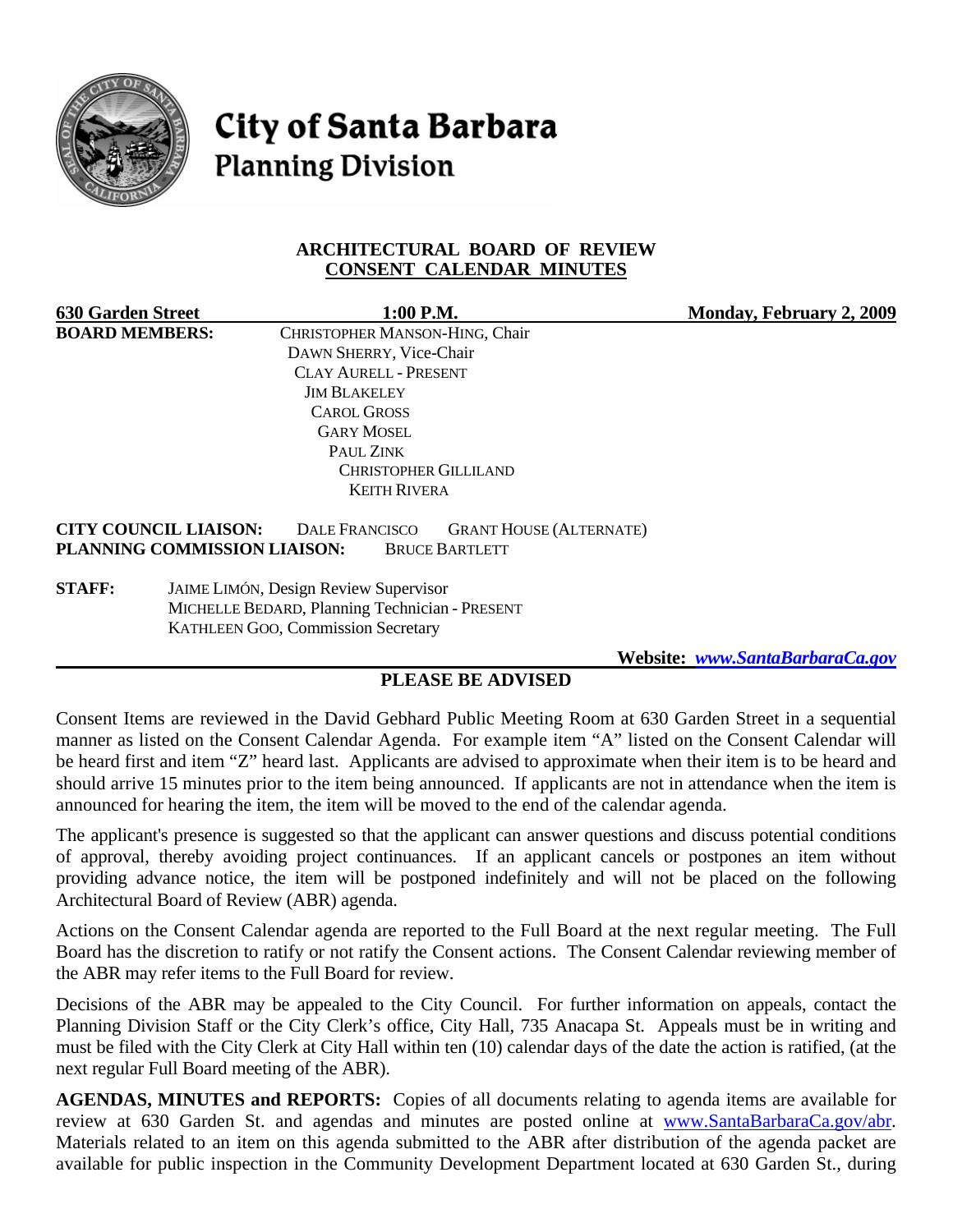ARCHITECTURAL BOARD OF REVIEW CONSENT CALENDAR MINUTES February 2, 2009 Page 2

normal business hours. If you have any questions or wish to review the plans, please contact Michelle Bedard, at (805) 564-5470 between the hours of 8:30 a.m. to 4:00 p.m., Monday through Thursday, and every other Friday or by email at [mbedard@santabarbaraca.gov.](mailto:mbedard@santabarbaraca.gov) Please check our website under City Calendar to verify closure dates.

**AMERICANS WITH DISABILITIES ACT:** In compliance with the Americans with Disabilities Act, if you need special assistance to gain access to, comment at, or participate in this meeting, please contact the Planning Division at 805-564-5470. If possible, notification at least 48 hours prior to the meeting will enable the City to make reasonable arrangements in most cases.

**POSTING:** That on Thursday, January 29, 2009 at 4:00 p.m., the Agenda was duly posted on the indoor and outdoor bulletin boards at the Community Development Department, 630 Garden Street, and online at [www.SantaBarbaraCa.gov/abr](http://www.santabarbaraca.gov/abr).

**PUBLIC COMMENT:** Any member of the public may address the Architectural Board of Review Consent Representative for up to two minutes on any subject within their jurisdiction that is not scheduled for a public discussion before the Board on that day.

# **REVIEW AFTER FINAL**

### **A. 4200 CALLE REAL R-3 Zone**

| Assessor's Parcel Number:  | 059-240-020         |
|----------------------------|---------------------|
| <b>Application Number:</b> | MST98-00749         |
| Applicant:                 | <b>Ben Phillips</b> |
| Applicant:                 | Amy Bayley          |
| Owner:                     | Alicia Martin, D.C. |
| Architect:                 | David Kesterson     |

(The project involves a 17-acre site including 75 affordable rental units and 95 affordable senior units. Project received Planning Commission approval on 5/2/2002 and requires compliance with Planning Commission Resolution No. 024-02.)

### **(Review After Final for an "as-built" relocation of a five foot, black, chain-link fence along Calle Real.)**

A letter in opposition from Paula Westbury was acknowledged.

**Approval of the Review After Final with the conditions that the Applicant is to work with the Transportation Division and Public Works Department to provide vines along the eastern portion of the fence throughout the City right-of-way.**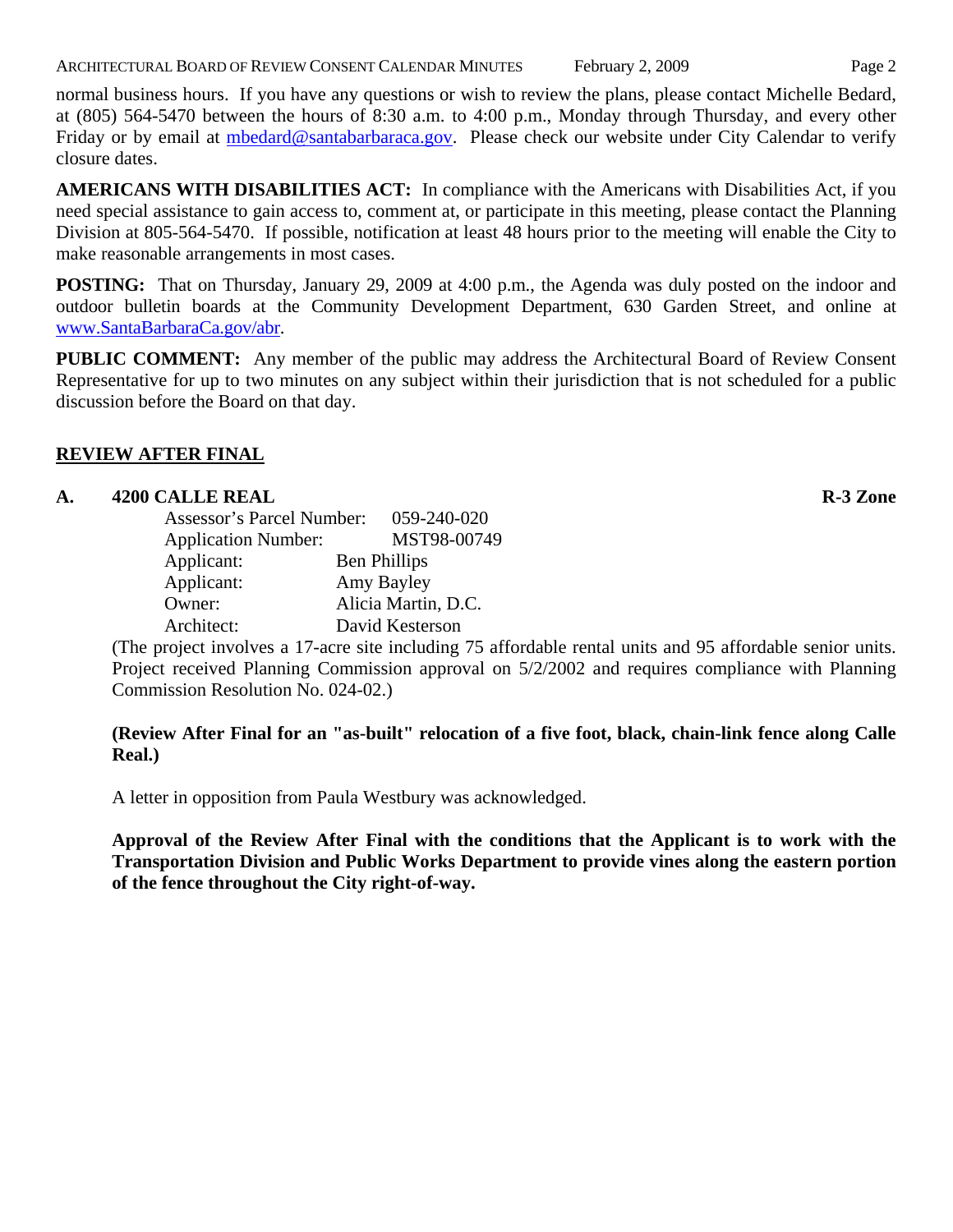#### **REFERRED BY FULL BOARD**

#### **B.** 1443 SAN MIGUEL AVE **E-3/SD-3** Zone

| Assessor's Parcel Number:  | 045-132-003           |
|----------------------------|-----------------------|
| <b>Application Number:</b> | MST2005-00498         |
| Owner:                     | Jill and Kevin Dumain |
| Architect:                 | Kevin Dumain          |

(Proposal to demolish an existing 400 square foot residence and 84 square foot storage shed and construct a new 2,368 square foot three-story residence with an attached 452 square foot two-car garage on a 6,767 square foot lot. The project received City Council approval for a Coastal Development Permit (Resolution No. 053-06).)

## **(Preliminary Approval expired 6/4/2008. A revised Preliminary Approval and Final Approval is requested.)**

A letter in opposition from Paula Westbury was acknowledged.

### **Preliminary and Final Approval as submitted.**

### **NEW ITEM**

| $\mathbf{C}$ . |            | 3060 STATE ST                                             |                                                         | $C-2/SD-2$ Zone |
|----------------|------------|-----------------------------------------------------------|---------------------------------------------------------|-----------------|
|                |            | Assessor's Parcel Number: 053-342-032                     |                                                         |                 |
|                |            | <b>Application Number:</b>                                | MST2009-00027                                           |                 |
|                |            | Owner:                                                    | Donald & Juanita Abel, Trustees                         |                 |
|                |            | Architect:                                                | A $&$ S Engineering                                     |                 |
|                |            | Applicant:                                                | Shell Oil Company                                       |                 |
|                | $\sqrt{ }$ | $\mathbf{1}$ , $\mathbf{1}$ , $\mathbf{1}$ , $\mathbf{1}$ | $\alpha$ by Times and $\alpha$ is a set of the $\alpha$ | $\alpha$        |

(Proposed installation of a Phase II EVR upgrade system to include the addition of a new GVR Canister Polisher unit to be attached to the existing vent risers at an existing service station. The upgrade is required by the Santa Barbara County Air Pollution Control District.)

### **(Action may be taken if sufficient information is provided.)**

A letter in opposition from Paula Westbury was acknowledged.

#### **Final Approval as submitted.**